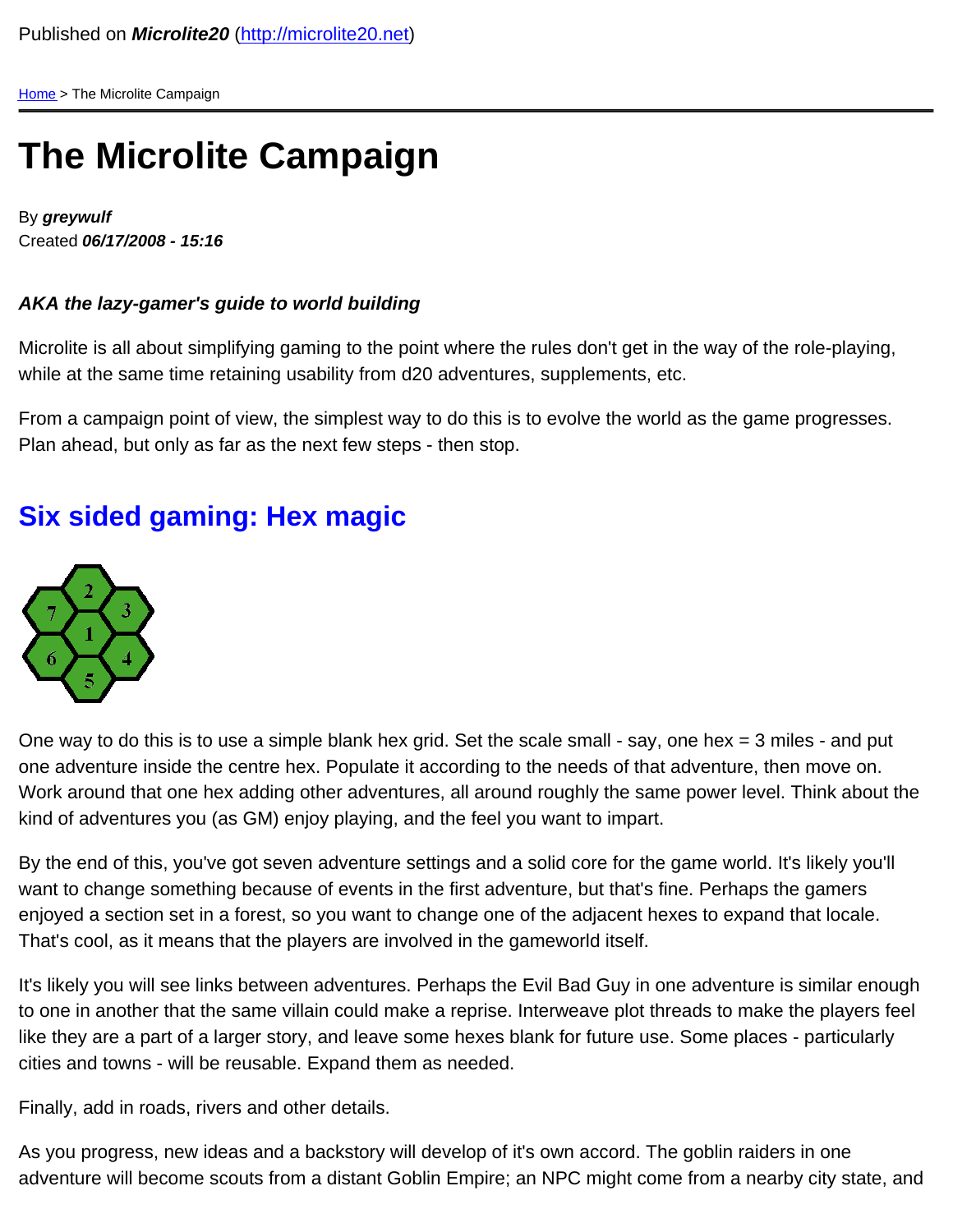the Wight's Barrow will be a lost reminder of a long forgotten battle.

When the time is right, add more hexes and adventures. Re-visit and re-work previous locales. Perhaps that first dungeon the adventurers cleared out is now home to something more sinister, or the Elves in the Twisting Forest in hex 3 send out a call for help. Let the campaign setting evolve with the players to create a setting that feels alive.

## **Example**

Grabbing a bunch of old Dungeon magazines and the hex grid above, it's time to create a new world. The game is going to start at first level, so I pull out the following adventures and drop them into the numbered hexes, making notes about the locales as I go:

- Funeral Procession (Dungeon 135) Saltmarsh. Ideal for the (current) base of operations, and a likely scene of many adventures
- Salvage Operation (Dungeon 123) Need coastline
- Within the Circle (Dungeon 130) Thistle village, depot.
- Home Under the Range (Dungeon 134) Vultania Gorge (Dwarf town), mountains
- $\bullet$ The Walking Dead - An adventure of my own making. Zombie hordes wipe out a town and march toward Saltmarsh. Khorvalen town, forest.
- 
- Blawik\* gelipped wikevenge (Dungeon 132) Turvin village

The finished layout looks something like this, perfect for a starting campaign and rife for further adventure. Extra elements can be added and changed as required, but there's enough groundwork in place to begin with.

As the adventures develop, there's room to fill in the political blanks; factions and enemies will rise from the adventures themselves rather than premeditation. With such a clean slate, it's possible to turn the game in any direction with minimal effort.

## Other genres

It's a simple matter to change the grid scale to suit the genre. For a world-hopping sci-fi game, each hex could represent a star system in the best Traveller style. For gritty urban fantasy or a modern game, each hex could be a single district in just one city.